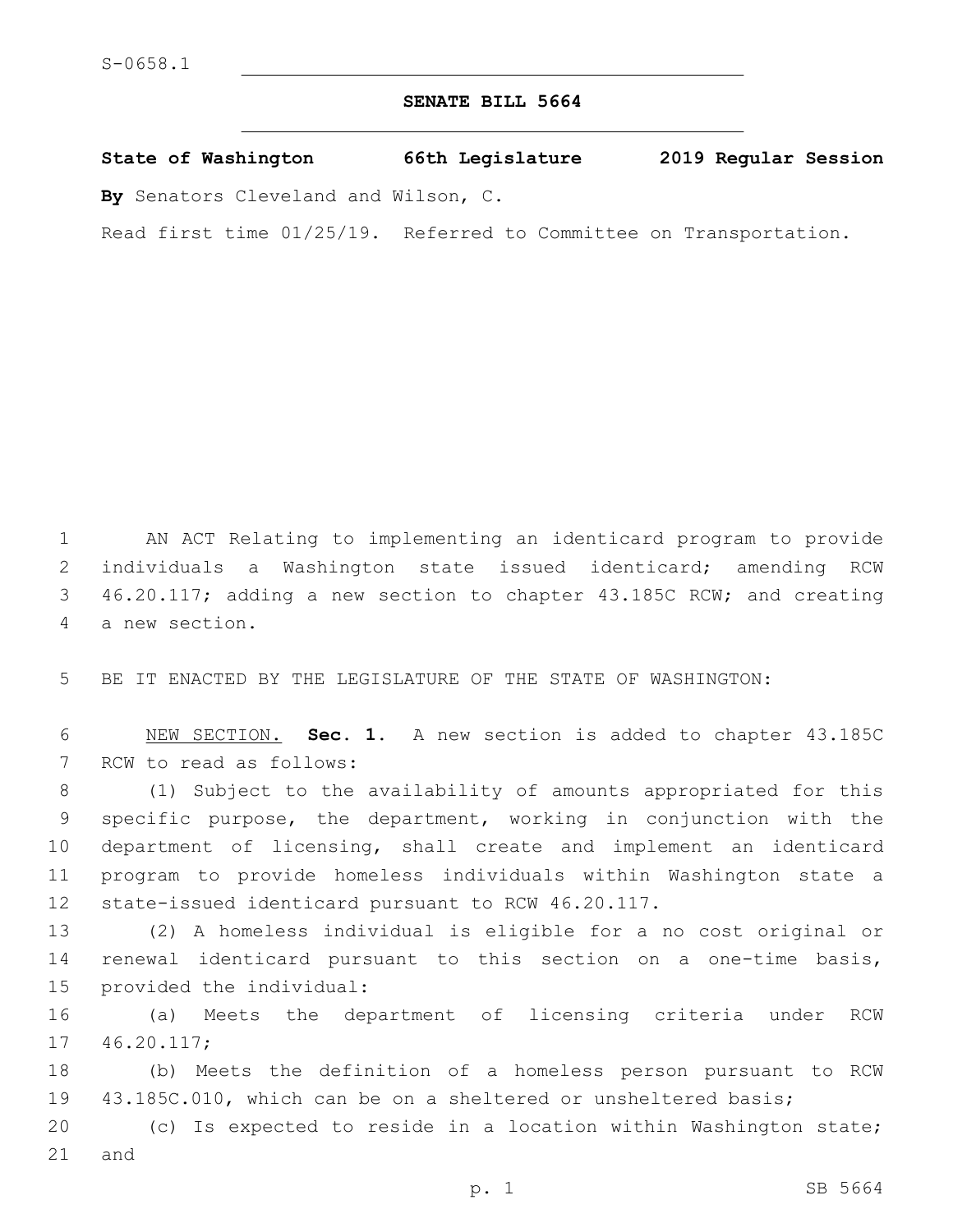1 (d) Does not have a current and valid state-issued identicard or 2 driver's license.

3 **Sec. 2.** RCW 46.20.117 and 2018 c 157 s 2 are each amended to 4 read as follows:

5 (1) **Issuance**. The department shall issue an identicard, 6 containing a picture, if the applicant:

7 (a) Does not hold a valid Washington driver's license;

8 (b) Proves his or her identity as required by RCW 46.20.035; and

9 (c)(i) Pays the required fee. Except as provided in (c)(ii) of 10 this subsection and subsection (5) of this section, the fee is fifty-11 four dollars, unless an applicant is:

 $12$  (( $(\frac{1}{1})$ ) (A) A recipient of continuing public assistance grants 13 under Title 74 RCW, who is referred in writing by the secretary of 14 social and health services;

15  $((\overrightarrow{4\pm})^n)$  (B) Under the age of eighteen and does not have a 16 permanent residence address as determined by the department by rule; 17 or

 $((\overrightarrow{\text{init}}))$  (C) An individual who is scheduled to be released from an institution as defined in RCW 13.40.020, a community facility as defined in RCW 72.05.020, or other juvenile rehabilitation facility operated by the department of social and health services or the department of children, youth, and families; or an individual who has been released from such an institution or facility within thirty 24 calendar days before the date of the application.

25 For those persons under (c)(i)(A) through  $((\overrightarrow{+i\text{ i}}))$  (C) of this 26 subsection, the fee must be the actual cost of production of the 27 identicard.

 (ii) A homeless individual eligible for issuance of an identicard 29 under section 1 of this act may not be charged a fee. The department shall ensure that an individual is not eligible for a no fee identicard more than once. The department and the department of commerce shall develop a mechanism to cover the costs of the identicards issued under this subsection.

(2)(a) **Design and term**. The identicard must:34

35 (i) Be distinctly designed so that it will not be confused with 36 the official driver's license; and

37 (ii) Except as provided in subsection (5) of this section, expire 38 on the sixth anniversary of the applicant's birthdate after issuance.